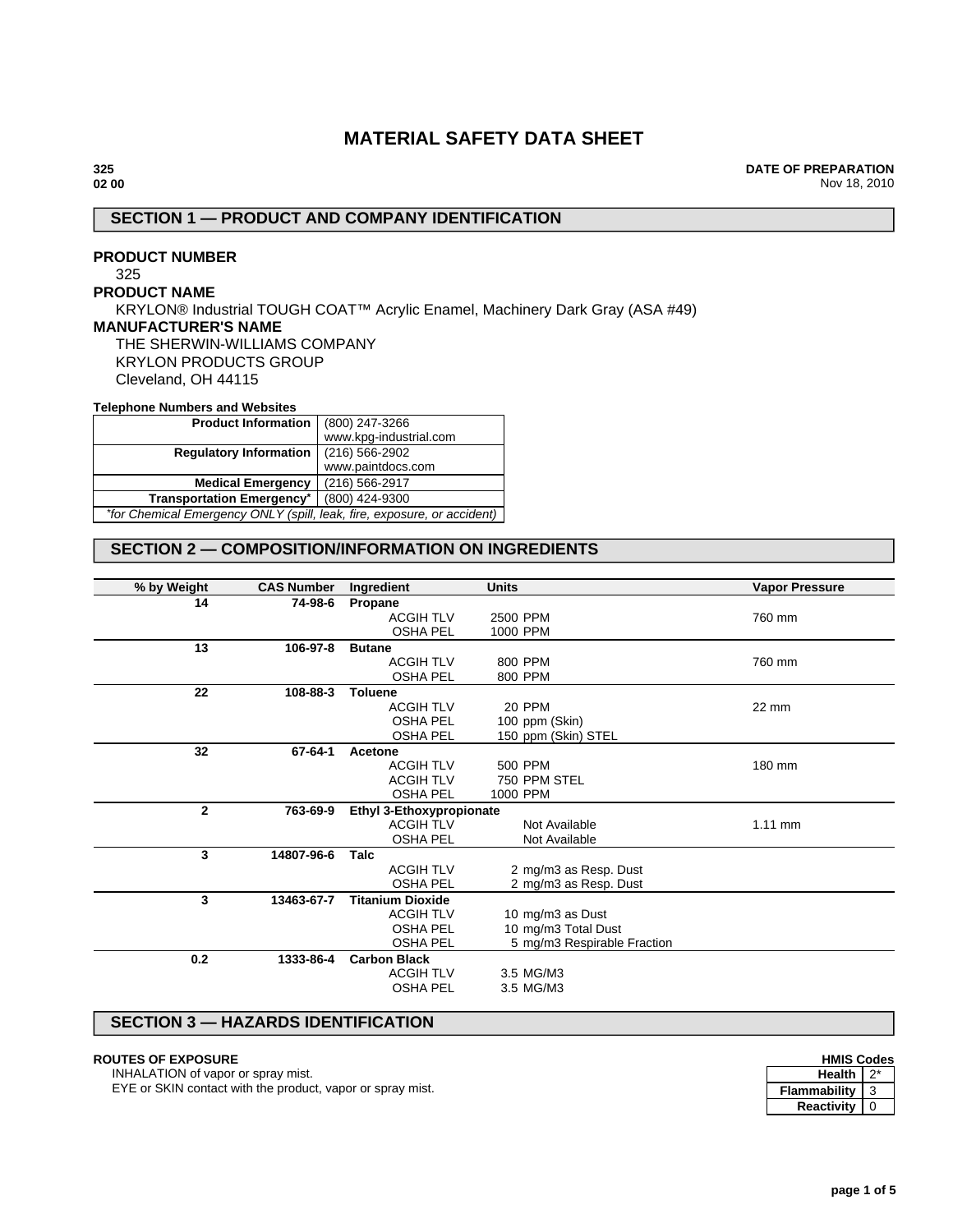#### **EFFECTS OF OVEREXPOSURE**

**EYES:** Irritation.

**SKIN:** Prolonged or repeated exposure may cause irritation.

**INHALATION:** Irritation of the upper respiratory system.

May cause nervous system depression. Extreme overexposure may result in unconsciousness and possibly death.

Prolonged overexposure to hazardous ingredients in Section 2 may cause adverse chronic effects to the following organs or systems: • the liver

- the urinary system
- the cardiovascular system
- the reproductive system

## **SIGNS AND SYMPTOMS OF OVEREXPOSURE**

Headache, dizziness, nausea, and loss of coordination are indications of excessive exposure to vapors or spray mists. Redness and itching or burning sensation may indicate eye or excessive skin exposure.

## **MEDICAL CONDITIONS AGGRAVATED BY EXPOSURE**

None generally recognized.

#### **CANCER INFORMATION**

For complete discussion of toxicology data refer to Section 11.

#### **SECTION 4 — FIRST AID MEASURES**

**EYES:** Flush eyes with large amounts of water for 15 minutes. Get medical attention.

**SKIN:** Wash affected area thoroughly with soap and water.

Remove contaminated clothing and launder before re-use.

**INHALATION:** If affected, remove from exposure. Restore breathing. Keep warm and quiet.

**UEL** 12.8

**INGESTION:** Do not induce vomiting. Get medical attention immediately.

#### **SECTION 5 — FIRE FIGHTING MEASURES**

| <b>FLASH POINT</b> |  |
|--------------------|--|
|                    |  |

| Τ.<br>- 1 |
|-----------|
|           |

#### **EXTINGUISHING MEDIA**

Carbon Dioxide, Dry Chemical, Foam

#### Propellant < 0 °F **UNUSUAL FIRE AND EXPLOSION HAZARDS**

Containers may explode when exposed to extreme heat.

Application to hot surfaces requires special precautions.

During emergency conditions overexposure to decomposition products may cause a health hazard. Symptoms may not be immediately apparent. Obtain medical attention.

# **SPECIAL FIRE FIGHTING PROCEDURES**

Full protective equipment including self-contained breathing apparatus should be used.

Water spray may be ineffective. If water is used, fog nozzles are preferable. Water may be used to cool closed containers to prevent pressure build-up and possible autoignition or explosion when exposed to extreme heat.

## **SECTION 6 — ACCIDENTAL RELEASE MEASURES**

## **STEPS TO BE TAKEN IN CASE MATERIAL IS RELEASED OR SPILLED**

Remove all sources of ignition. Ventilate the area. Remove with inert absorbent.

## **SECTION 7 — HANDLING AND STORAGE**

#### **STORAGE CATEGORY**

Not Available

#### **PRECAUTIONS TO BE TAKEN IN HANDLING AND STORAGE**

Keep away from heat, sparks, and open flame. Vapors will accumulate readily and may ignite explosively.

During use and until all vapors are gone: Keep area ventilated - Do not smoke - Extinguish all flames, pilot lights, and heaters - Turn off stoves, electric tools and appliances, and any other sources of ignition.

Consult NFPA Code. Use approved Bonding and Grounding procedures.

Contents under pressure. Do not puncture, incinerate, or expose to temperature above 120F. Heat from sunlight, radiators, stoves, hot water, and other heat sources could cause container to burst. Do not take internally. Keep out of the reach of children.

# **SECTION 8 — EXPOSURE CONTROLS/PERSONAL PROTECTION**

#### **PRECAUTIONS TO BE TAKEN IN USE**

Use only with adequate ventilation.

Avoid contact with skin and eyes. Avoid breathing vapor and spray mist.

Wash hands after using.

This coating may contain materials classified as nuisance particulates (listed "as Dust" in Section 2) which may be present at hazardous levels only during sanding or abrading of the dried film. If no specific dusts are listed in Section 2, the applicable limits for nuisance dusts are ACGIH TLV 10 mg/m3 (total dust), 3 mg/m3 (respirable fraction), OSHA PEL 15 mg/m3 (total dust), 5 mg/m3 (respirable fraction).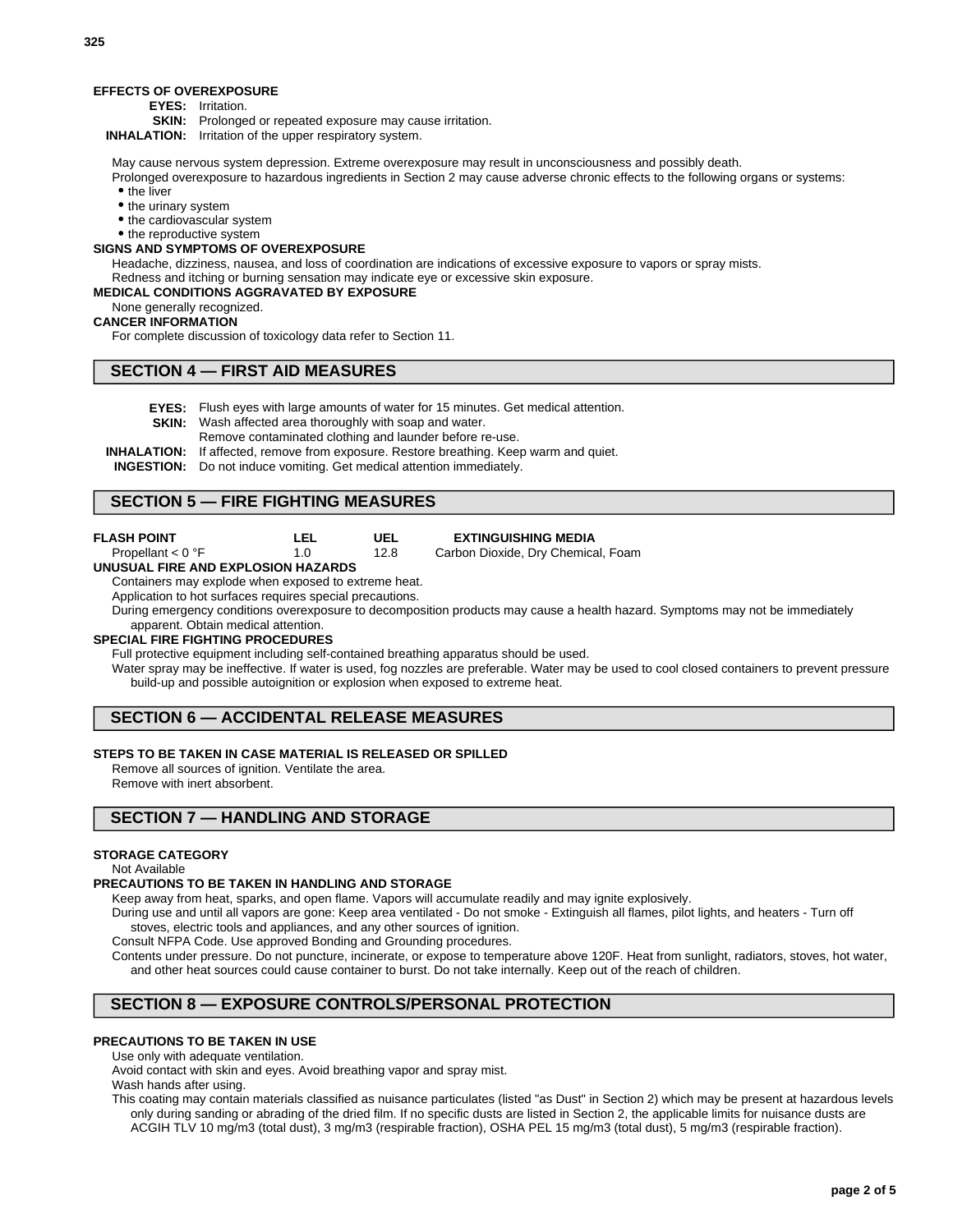**325**

## **VENTILATION**

Local exhaust preferable. General exhaust acceptable if the exposure to materials in Section 2 is maintained below applicable exposure limits. Refer to OSHA Standards 1910.94, 1910.107, 1910.108.

#### **RESPIRATORY PROTECTION**

If personal exposure cannot be controlled below applicable limits by ventilation, wear a properly fitted organic vapor/particulate respirator approved by NIOSH/MSHA for protection against materials in Section 2.

When sanding or abrading the dried film, wear a dust/mist respirator approved by NIOSH/MSHA for dust which may be generated from this product, underlying paint, or the abrasive.

## **PROTECTIVE GLOVES**

None required for normal application of aerosol products where minimal skin contact is expected. For long or repeated contact, wear chemical resistant gloves.

#### **EYE PROTECTION**

Wear safety spectacles with unperforated sideshields.

## **OTHER PRECAUTIONS**

Intentional misuse by deliberately concentrating and inhaling the contents can be harmful or fatal.

## **SECTION 9 — PHYSICAL AND CHEMICAL PROPERTIES**

| <b>PRODUCT WEIGHT</b> 6.37 lb/gal                                 |               | 763 g/l          |  |  |
|-------------------------------------------------------------------|---------------|------------------|--|--|
| <b>SPECIFIC GRAVITY 0.77</b>                                      |               |                  |  |  |
| <b>BOILING POINT</b> <0 - 342 $^{\circ}$ F                        |               | $<$ -18 - 172 °C |  |  |
| <b>MELTING POINT</b> Not Available                                |               |                  |  |  |
| <b>VOLATILE VOLUME</b> 91%                                        |               |                  |  |  |
| <b>EVAPORATION RATE</b> Faster than ether                         |               |                  |  |  |
| <b>VAPOR DENSITY</b> Heavier than air                             |               |                  |  |  |
| <b>SOLUBILITY IN WATER N.A.</b>                                   |               |                  |  |  |
|                                                                   | <b>pH</b> 7.0 |                  |  |  |
| <b>VOLATILE ORGANIC COMPOUNDS (VOC Theoretical - As Packaged)</b> |               |                  |  |  |

Volatile Weight 52.27% Less Water and Federally Exempt Solvents

## **SECTION 10 — STABILITY AND REACTIVITY**

**STABILITY — Stable CONDITIONS TO AVOID** None known. **INCOMPATIBILITY** None known. **HAZARDOUS DECOMPOSITION PRODUCTS** By fire: Carbon Dioxide, Carbon Monoxide **HAZARDOUS POLYMERIZATION**

Will not occur

# **SECTION 11 — TOXICOLOGICAL INFORMATION**

#### **CHRONIC HEALTH HAZARDS**

Reports have associated repeated and prolonged overexposure to solvents with permanent brain and nervous system damage.

IARC's Monograph No. 93 reports there is sufficient evidence of carcinogenicity in experimental rats exposed to titanium dioxide but inadequate evidence for carcinogenicity in humans and has assigned a Group 2B rating. In addition, the IARC summary concludes, "No significant exposure to titanium dioxide is thought to occur during the use of products in which titanium is bound to other materials, such as paint."

Carbon Black is classified by IARC as possibly carcinogenic to humans (group 2B) based on experimental animal data, however, there is insufficient evidence in humans for its carcinogenicity.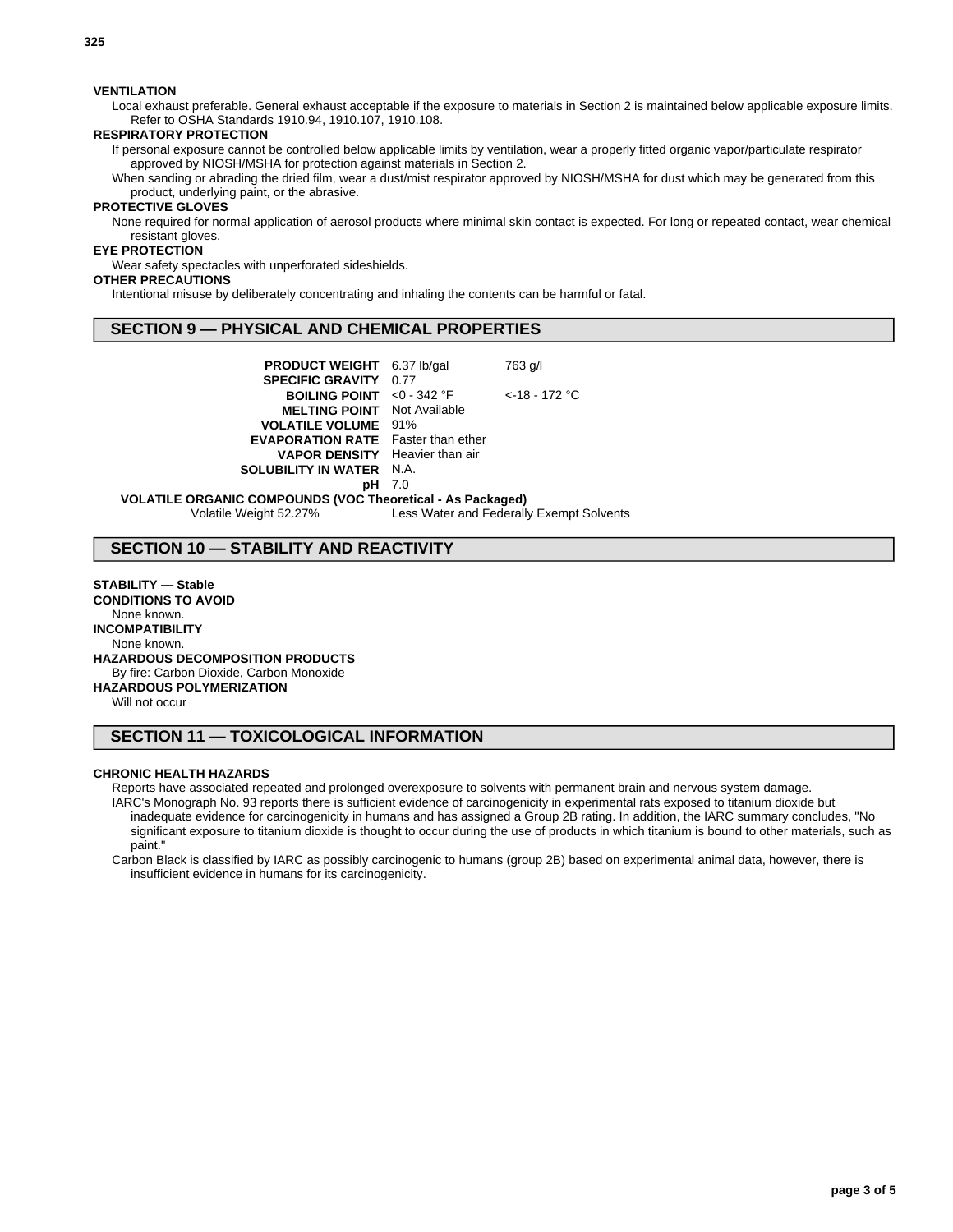| <b>TOXICOLOGY DATA</b> |                          |          |     |               |  |
|------------------------|--------------------------|----------|-----|---------------|--|
| CAS No.                | <b>Ingredient Name</b>   |          |     |               |  |
| 74-98-6                | Propane                  |          |     |               |  |
|                        |                          | LC50 RAT | 4HR | Not Available |  |
|                        |                          | LD50 RAT |     | Not Available |  |
| 106-97-8               | <b>Butane</b>            |          |     |               |  |
|                        |                          | LC50 RAT | 4HR | Not Available |  |
|                        |                          | LD50 RAT |     | Not Available |  |
| 108-88-3               | <b>Toluene</b>           |          |     |               |  |
|                        |                          | LC50 RAT | 4HR | 4000 ppm      |  |
|                        |                          | LD50 RAT |     | 5000 mg/kg    |  |
| 67-64-1                | Acetone                  |          |     |               |  |
|                        |                          | LC50 RAT | 4HR | Not Available |  |
|                        |                          | LD50 RAT |     | 5800 mg/kg    |  |
| 763-69-9               | Ethyl 3-Ethoxypropionate |          |     |               |  |
|                        |                          | LC50 RAT | 4HR | Not Available |  |
|                        |                          | LD50 RAT |     | 5000 mg/kg    |  |
| 14807-96-6             | Talc                     |          |     |               |  |
|                        |                          | LC50 RAT | 4HR | Not Available |  |
|                        |                          | LD50 RAT |     | Not Available |  |
| 13463-67-7             | <b>Titanium Dioxide</b>  |          |     |               |  |
|                        |                          | LC50 RAT | 4HR | Not Available |  |
|                        |                          | LD50 RAT |     | Not Available |  |
| 1333-86-4              | <b>Carbon Black</b>      |          |     |               |  |
|                        |                          | LC50 RAT | 4HR | Not Available |  |
|                        |                          | LD50 RAT |     | Not Available |  |
|                        |                          |          |     |               |  |

# **SECTION 12 — ECOLOGICAL INFORMATION**

#### **ECOTOXICOLOGICAL INFORMATION**

No data available.

## **SECTION 13 — DISPOSAL CONSIDERATIONS**

#### **WASTE DISPOSAL METHOD**

Waste from this product may be hazardous as defined under the Resource Conservation and Recovery Act (RCRA) 40 CFR 261. Waste must be tested for ignitability to determine the applicable EPA hazardous waste numbers. Do not incinerate. Depressurize container. Dispose of in accordance with Federal, State/Provincial, and Local regulations regarding pollution.

## **SECTION 14 — TRANSPORT INFORMATION**

#### **US Ground (DOT)**

May be classed as Consumer Commodity, ORM-D UN1950, AEROSOLS, 2.1, LIMITED QUANTITY, (ERG#126)

#### **Canada (TDG)**

May be classed as Consumer Commodity, ORM-D UN1950, AEROSOLS, CLASS 2.1, LIMITED QUANTITY, (ERG#126)

#### **IMO**

May be shipped as Limited Quantity UN1950, AEROSOLS, CLASS 2.1, LIMITED QUANTITY, EmS F-D, S-U, ADR (D)

# **SECTION 15 — REGULATORY INFORMATION**

## **SARA 313 (40 CFR 372.65C) SUPPLIER NOTIFICATION**

| <b>CAS No.</b> | <b>CHEMICAL/COMPOUND</b> | by WT<br>$\frac{9}{6}$ | $\frac{10}{6}$<br>--<br>Element |
|----------------|--------------------------|------------------------|---------------------------------|
| 108-88-3       | oluene                   | $\sim$<br>╺            |                                 |

## **CALIFORNIA PROPOSITION 65**

WARNING: This product contains chemicals known to the State of California to cause cancer and birth defects or other reproductive harm.

## **TSCA CERTIFICATION**

All chemicals in this product are listed, or are exempt from listing, on the TSCA Inventory.